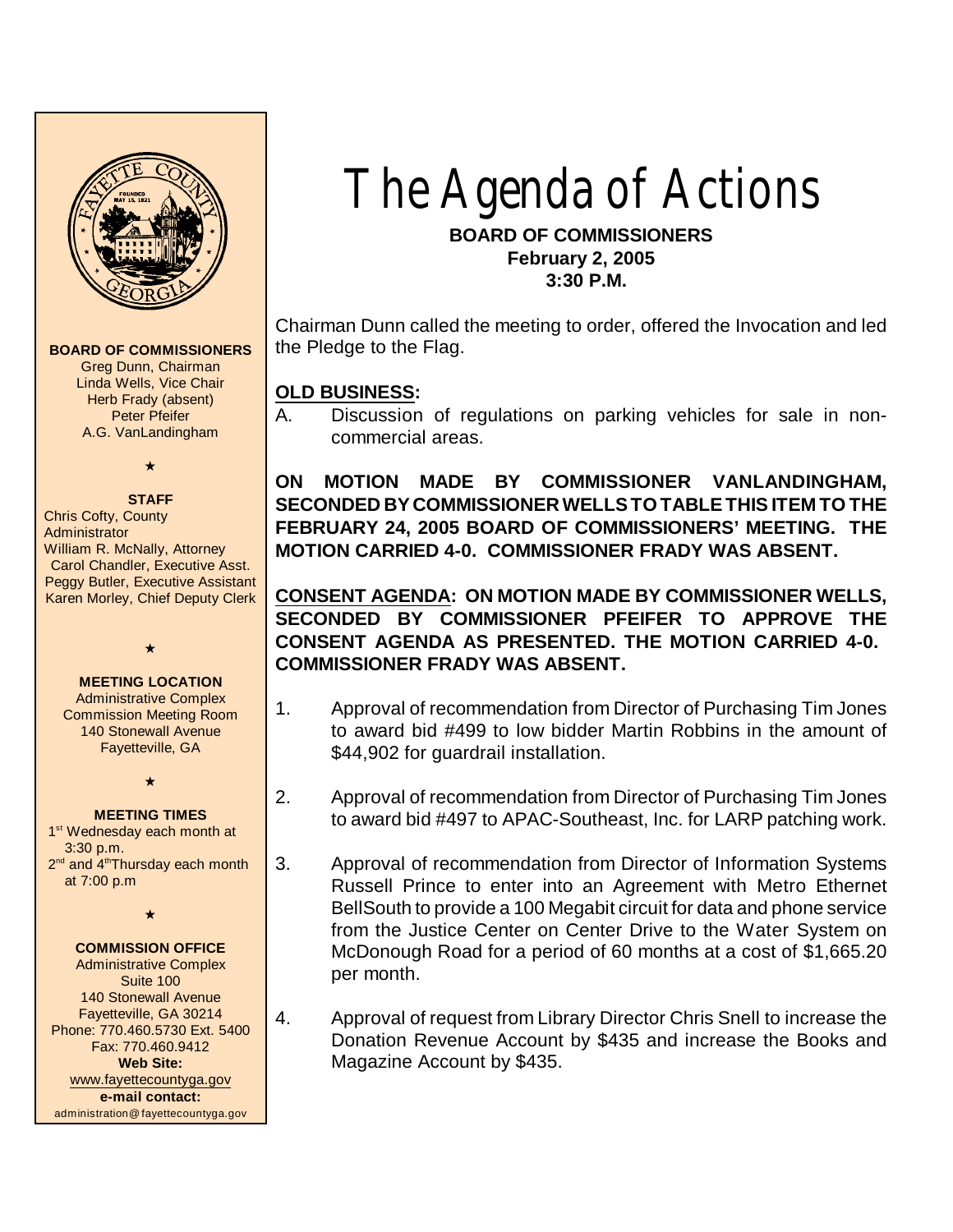## **February 2, 2005 Page 2**

- 5. Approval of request from Library Director Chris Snell to increase ICLE Satellite Revenue account 10060002-341960 by \$150 and Public Relations expenditure account by \$150.
- 6. Ratification of approval to allow Representative Virgil Fludd to use the public meeting room for a forum on February 22, 2005 at 7:00 p.m.
- 7. Ratification of approval to allow the Education Committee of the NAACP to host a program for 30-50 students on February 5, 12, 16, 19, and 26, 2005 at the Library.
- 8. Approval of appointment of Jack Smith, Chuck Watkins and Mary Shaver to the Fayette County Public Facilities Authority for a one year term commencing March 1, 2005 and ending February 28, 2006.
- 9. Approval of minutes for Board of Commissioners meeting held on January 13, 2005.

#### **PUBLIC COMMENT:**

Members of the public are allowed up to five minutes each to address the Board on issues of concern other than those items which are on this evening's agenda.

#### **NONE.**

## **STAFF REPORTS:**

**EXECUTIVE SESSION:** Chairman Dunn requested an executive session to discuss one personnel matter.

**EXECUTIVE SESSION: ON MOTION MADE BY COMMISSIONER WELLS, SECONDED BY COMMISSIONER PFEIFER TO ADJOURN TO EXECUTIVE SESSION TO DISCUSS ONE PERSONNEL MATTER. THE MOTION CARRIED 4-0. COMMISSIONER FRADY WAS ABSENT.** 

**PERSONNEL:** The Board discussed a personnel matter.

## **THE BOARD TOOK NO ACTION ON THIS MATTER.**

**EXECUTIVE SESSION AFFIDAVIT: ON MOTION MADE BY COMMISSIONER WELLS, SECONDED BY COMMISSIONER VANLANDINGHAM TO AUTHORIZE THE CHAIRMAN TO EXECUTE THE EXECUTIVE SESSION AFFIDAVIT AFFIRMING THAT ONE PERSONNEL MATTER WAS DISCUSSED IN EXECUTIVE SESSION. THE MOTION CARRIED 4-0. COMMISSIONER FRADY WAS ABSENT.** 

There being no further business to come before the Board, Chairman Dunn adjourned the meeting at 6:25 p.m.